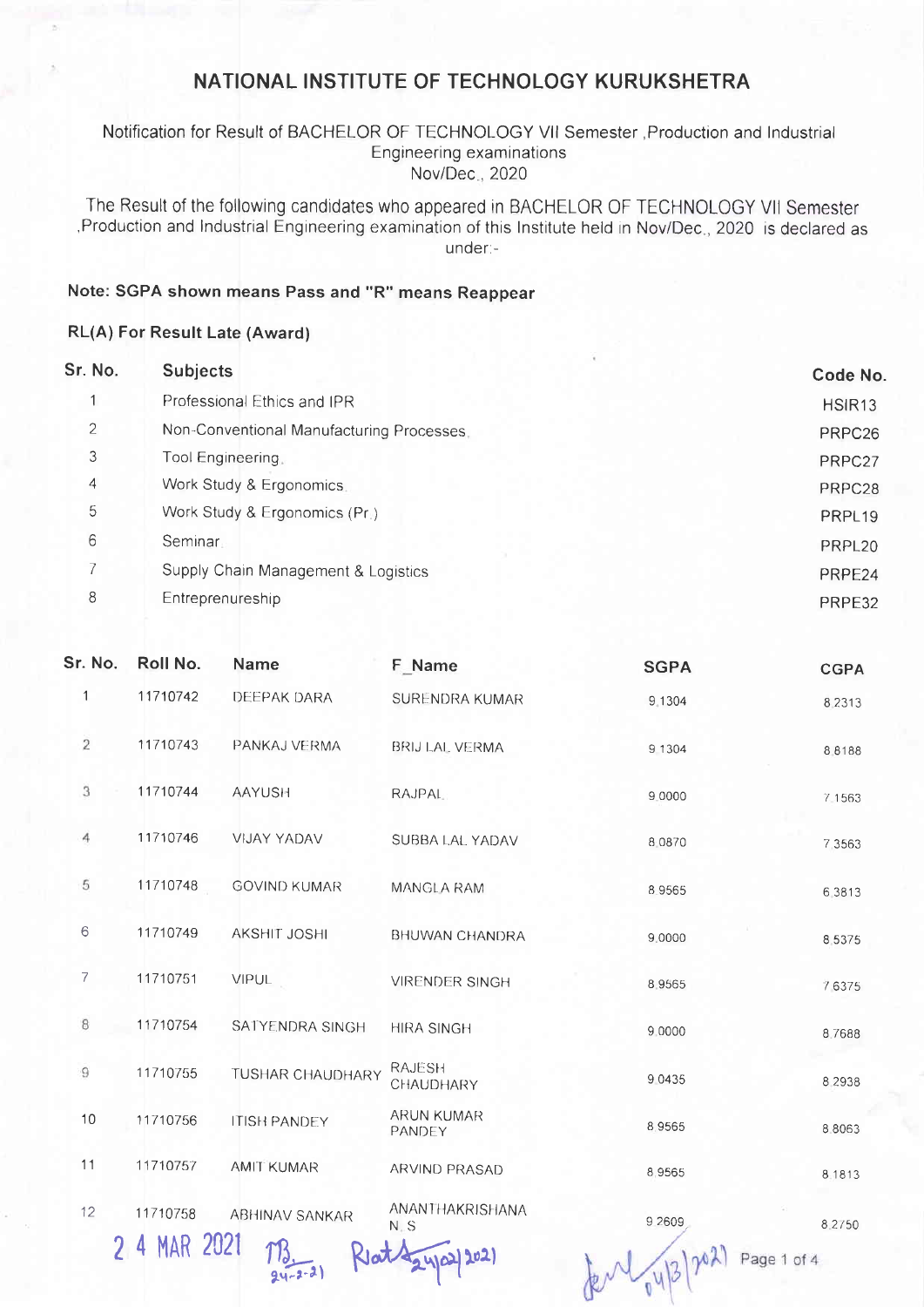## NATIONAL INSTITUTE OF TECHNOLOGY KURUKSHETRA

#### Notification for Result of BACHELOR OF TECHNOLOGY Vll Semester ,Production and lndustrial Engineering examinations Nov/Dec., 2020

|             | 13 | 11710761 | VARUN KUMAR JAIN                 | <b>MAHENDRA KUMAR</b><br><b>JAIN</b> | 8.8261    | 8 0 5 0 0                 |
|-------------|----|----------|----------------------------------|--------------------------------------|-----------|---------------------------|
|             | 14 | 11710763 | <b>ANURAG RAI</b>                | <b>DINESH RAI</b>                    | 8 6 5 2 2 | 8 1750                    |
| $\times$ 15 |    | 11710764 | ANKIT KUMAR VERMA                | KAILASH CHAND<br><b>VERMA</b>        | 8.7391    | RL(L)                     |
|             | 16 | 11710765 | SANDEEP                          | DHARAMVIR                            | 8.9565    | 8 2 2 5 0                 |
|             | 17 | 11710769 | MANJEET SINGH                    | <b>ISHWAR SINGH</b>                  | 8 8 2 6 1 | 8 4 8 1 3                 |
|             | 18 | 11710770 | VIVEK PRATAP SINGH PUKHRAJ SINGH |                                      | 9.2609    | 8 4 8 1 3                 |
|             | 19 | 11710771 | <b>DHRUV</b>                     | RAVINDER KUMAR                       | 9 0 8 7 0 | 8 3 8 1 3                 |
|             | 20 | 11710772 | ARNAV JAITLY                     | AMIT JAITLY                          | 9 08 7 0  | 8 3 5 0 0                 |
|             | 21 | 11710773 | SHUBHAM PANDEY                   | <b>VINOD PANDEY</b>                  | 9 3 4 7 8 | 88875                     |
|             | 22 | 11710774 | KHUSHI BANSAL                    | SANJAY KUMAR<br><b>BANSAL</b>        | 9 3 0 4 3 | 8 5 5 6 3                 |
|             | 23 | 11710775 | <b>SUNIL</b>                     | <b>INDER SINGH</b>                   | 9.4783    | 8 5 8 7 5                 |
|             | 24 | 11710777 | SOURABH                          | PRITAM                               | 9 0 4 3 5 | 8.0250                    |
|             | 25 | 11710780 | THORVI RAMTEKE                   | <b>SURESH RAMTEKE</b>                | 8 9 5 6 5 | 8 1438                    |
|             | 26 | 11710782 | AKSHAY SANSANWAL RAJESH          | SANSANWAL                            | 9.1304    | 7.9750                    |
|             | 27 | 11710783 | NITIN YADAV                      | MUKESH YADAV                         | 9.2609    | 9 2 1 2 5                 |
|             | 28 | 11710784 | <b>VISHAL</b>                    | <b>INDER SINGH</b>                   | 8.9130    | 66438                     |
| $+29$       |    | 11710785 | <b>TSERING TUNDUP</b>            | NAWANG RIGZEN                        | 8.8261    | $\mathsf{RL}(\mathsf{L})$ |
| $\times$ 30 |    | 11710789 | <b>JAHNAVI</b>                   | MANOJ                                | 8,6087    | RL(L)                     |
|             | 31 | 11710790 | MUKUL KUMAR                      | KISHAN CHAND                         | 8.8696    | 7 1438                    |
|             | 32 | 11710791 | AKHILESH DHAMA                   | PRAMOD KUMAR                         | 8.4348    | 68750                     |
|             | 33 | 11710793 | <b>GUNJAN PURSHAN</b>            | <b>SUBHASH</b><br>PURSHAN            | 8 9130    | 6.7188                    |

2 4 MAR 2021  $\frac{103}{94.25}$ 

 $(x^{11/18})^{102}$ 

Page 2 of 4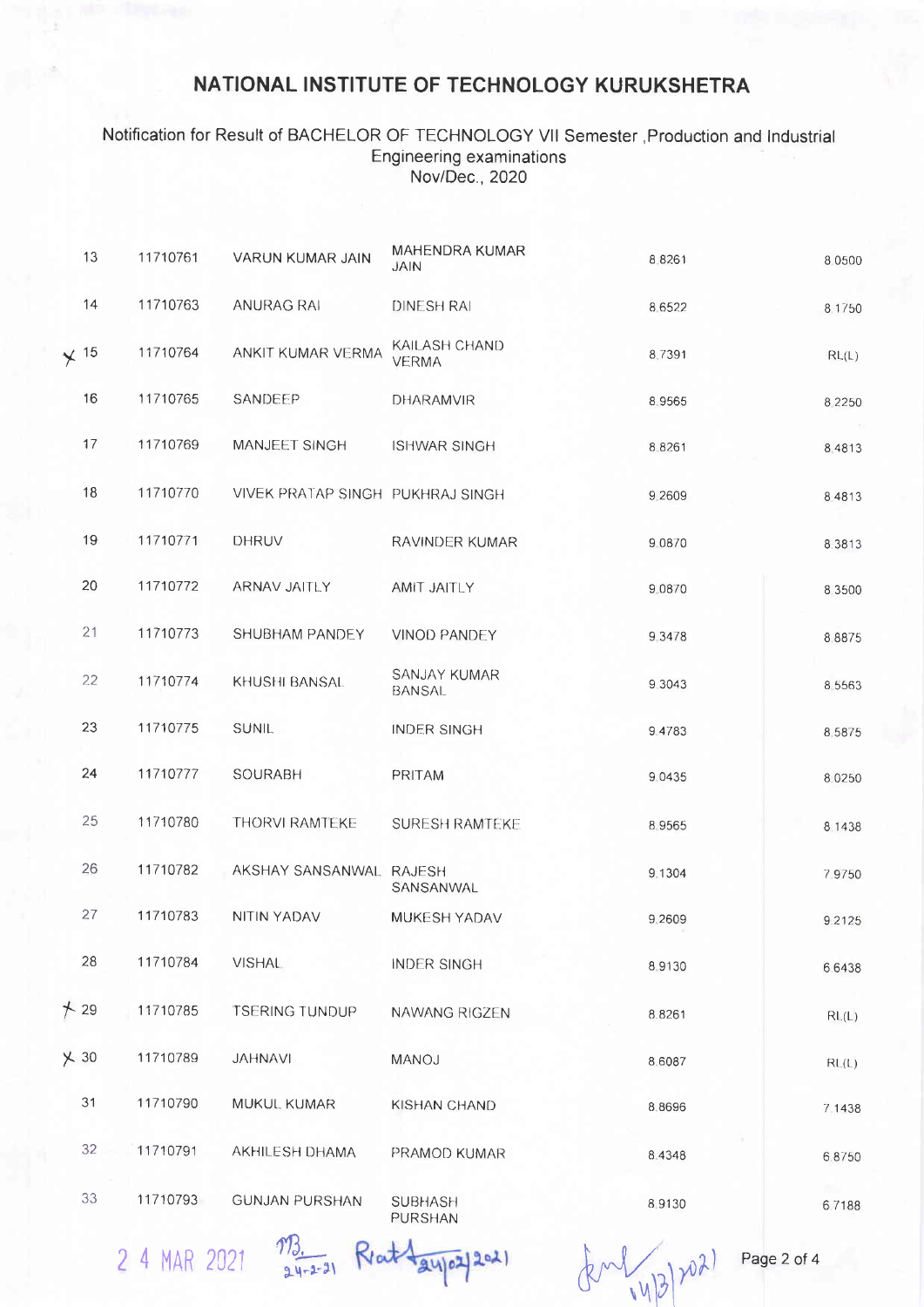# NATIONAL INSTITUTE OF TECHNOLOGY KURUKSHETRA

### Notification for Result of BACHELOR OF TECHNOLOGY VII Semester , Production and Industrial **Engineering examinations** Nov/Dec., 2020

| 34          | 11710795 | RITU RANI                   | <b>JASBIR</b>                      | 9.1739    | 9.2750    |
|-------------|----------|-----------------------------|------------------------------------|-----------|-----------|
| 35          | 11710796 | VIKRAM SACHDEWA             | SANJAY SACHDEWA                    | 9 3 4 7 8 | 85875     |
| 36          | 11710797 | <b>MOHIT KUMAR</b>          | <b>ASHOK KUMAR</b>                 | 8.9130    | 7.9875    |
| 37          | 11710798 | CHIRAYU VARSHNEY            | <b>GUNJAN VARSHNEY</b>             | 8 7826    | 7.5688    |
| 38          | 11710799 | SUSHIL.                     | <b>BALWANT</b>                     | 9 0000    | 7.5250    |
| 39          | 11710800 | DEVYANSHU BANSAL            | SANJAY KUMAR<br><b>BANSAL</b>      | 9,5217    | 8.7688    |
| 40          | 11710801 | <b>ANISH KUMAR</b>          | <b>BIRENDRA SAH</b>                | 8.3043    | 6 6 3 7 5 |
| $\times$ 41 | 11710802 | SHANTI SUMAN<br>KUMAR TANTI | <b>LAXMAN TANTI</b>                | 8.7391    | RL(L)     |
| 42          | 11710803 | RAHUL GAUTAM                | RAVINDER KUMAR                     | 9.1739    | 8.9188    |
| 43          | 11710804 | <b>ADITI BANSAL</b>         | RAJESH BANSAL                      | 9.4783    | 9.1688    |
| 44          | 11710805 | <b>HIMANSHU SHARMA</b>      | <b>N.P SHARMA</b>                  | 9.1739    | 8.4063    |
| 45          | 11710806 | <b>MOHIT SAINI</b>          | <b>MEHAR SINGH</b>                 | 8 8 2 6 1 | 7.8250    |
| 46          | 11710807 | UTSAV YADAV                 | RAJBIR YADAV                       | 9 1739    | 89875     |
| $\times$ 47 | 11710808 | PANKAJ YADAV                | VEDPAL                             | 8 4 3 4 8 | RL(L)     |
| 48          | 11710810 | ANKIT YADAV                 | MOHAN LAL YADAV                    | 8 9 5 6 5 | 7 2500    |
| 49          | 11710813 | <b>TANISHK</b>              | DEVIDEEN                           | 9.0870    | 78188     |
| 50          | 11710814 | <b>KSHITIJ TIWARI</b>       | <b>KAMAL KANT</b><br><b>TIWARI</b> | 9.1304    | 8 4 3 7 5 |
| 51          | 11710815 | SHUBHAM SINGH               | NEERAJ KUMAR<br><b>SINGH</b>       | 8.9130    | 7 5 5 6 3 |
| 52          | 11710816 | AJAY KUMAR MEENA            | <b>VISHRAM MEENA</b>               | 9.1739    | 7 0 6 2 5 |
| 53          | 11710817 | <b>GAURAV KUMAR</b>         | <b>DES RAJ</b>                     | 8.6087    | 7 2250    |
| 54          | 11710818 | ANIL.                       | <b>RAM SINGH</b>                   | 9.3043    | 8.3625    |

2 4 MAR 2021

MB. Rat 24/02/2021

(KM) 04/3/2021

Page 3 of 4